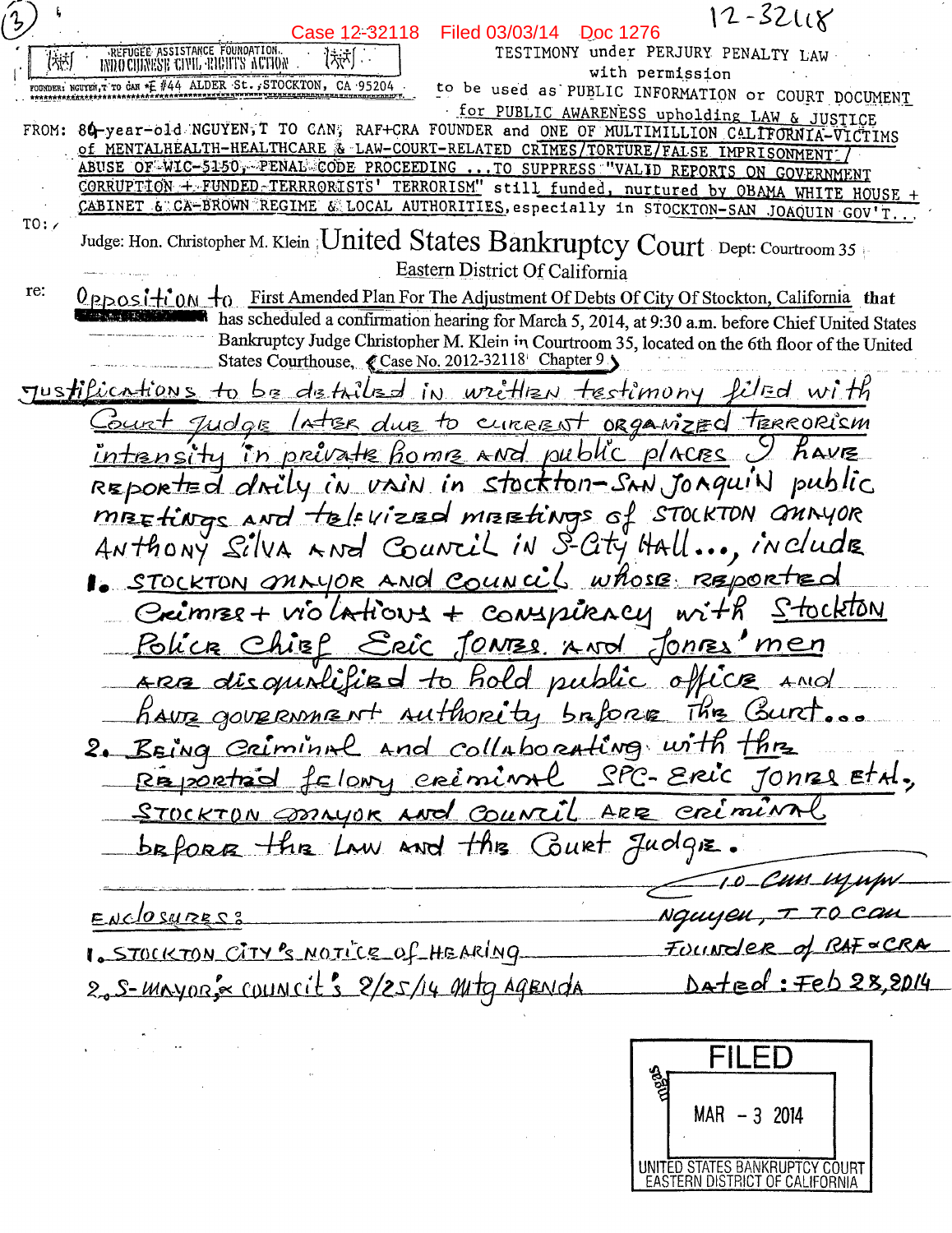|                                                                                                                                                                                                              | REFUGEE ASS GASEE LEGROAT BON Filed OSLE<br>28/14<br>ばさ<br>INDO CHINESE CIVIL RIGHTS ACTION                    |  |  |  |
|--------------------------------------------------------------------------------------------------------------------------------------------------------------------------------------------------------------|----------------------------------------------------------------------------------------------------------------|--|--|--|
|                                                                                                                                                                                                              | RE: Opposing STOCKTON DEDT PLAN<br>[IOM ] FOUNDER: NGUYEN, I TO CAN * /E, #44 ALDER St. STOCKTON, CA. 95204.   |  |  |  |
|                                                                                                                                                                                                              | bring a FERTILRY VIOLATION +                                                                                   |  |  |  |
|                                                                                                                                                                                                              | 1 Crinine Schemet<br>UNITED STATES BANKRUPTCY COURT<br>(ြို                                                    |  |  |  |
|                                                                                                                                                                                                              | ASTERN DISTRICT OF CALIFORNIA<br>(Burt<br>A Contrempo<br><b>SACRAMENTO DIVISION</b>                            |  |  |  |
|                                                                                                                                                                                                              | FEB 2 8 2014<br>filed notk Hon. Tudge KlEIN                                                                    |  |  |  |
|                                                                                                                                                                                                              | Case No. 2012-32118<br>in U.S. Bankreupt<br>lQur<br>in ne                                                      |  |  |  |
|                                                                                                                                                                                                              | CITY CLERK  <br>CITY OF STOCKTON, CALIFORNIA,<br>Chapter 9<br>tęstimony<br>P.S. DE-tailed                      |  |  |  |
|                                                                                                                                                                                                              | will be forwarded<br><b>Confirmation Hearing</b><br>Debtor.                                                    |  |  |  |
|                                                                                                                                                                                                              | O Essegunos 23VHAturassas<br>Latier dure to                                                                    |  |  |  |
|                                                                                                                                                                                                              | March 5, 2014<br>Date:<br><u>EMAYOR ANTHONY Silva &amp; Council</u><br>torture intensity<br>9:30 a.m.<br>Time: |  |  |  |
|                                                                                                                                                                                                              | day and nigh<br>Courtroom 35<br>whose Debt Plan Tilling is a Treaud<br>Dept:                                   |  |  |  |
|                                                                                                                                                                                                              | Hon. Christopher M. Klein<br>Judge:<br>ENCIDSURES<br>with criminal intrartand scheme                           |  |  |  |
|                                                                                                                                                                                                              | SAMIDES                                                                                                        |  |  |  |
| NOTICE OF (1) CONFIRMATION HEARING; (2) TIME WITHIN WHICH TO ACCEPT<br>оţ                                                                                                                                    |                                                                                                                |  |  |  |
| OR REJECT THE PLAN; AND (3) DEADLINE FOR FILING OBJECTIONS TO THE                                                                                                                                            |                                                                                                                |  |  |  |
|                                                                                                                                                                                                              | cremini<br><b>PLAN</b><br>EVIDENCE                                                                             |  |  |  |
|                                                                                                                                                                                                              | PLEASE TAKE NOTICE that:                                                                                       |  |  |  |
|                                                                                                                                                                                                              | 'n۸                                                                                                            |  |  |  |
| 2/25/14<br>The City of Stockton, California (the "City"), the debtor in the above-captioned case,                                                                                                            |                                                                                                                |  |  |  |
| has scheduled a confirmation hearing for March 5, 2014, at 9:30 a.m. before Chief United States<br>S-Citv                                                                                                    |                                                                                                                |  |  |  |
| Bankruptcy Judge Christopher M. Klein in Courtroom 35, located on the 6th floor of the United<br>AGBIOL<br>States Courthouse, 501 I Street, Sacramento, California, 95814 ("Confirmation Hearing") regarding |                                                                                                                |  |  |  |
| the City's First Amended Plan For The Adjustment Of Debts Of City Of Stockton, California                                                                                                                    |                                                                                                                |  |  |  |
| (November 15, 2013), Dkt. No. 1204 ("Plan"). Parties in interest may attend the confirmation                                                                                                                 |                                                                                                                |  |  |  |
|                                                                                                                                                                                                              | hearing, but attendance is not mandatory.                                                                      |  |  |  |
|                                                                                                                                                                                                              | The Confirmation Hearing may be adjourned or continued from time to time on                                    |  |  |  |
| notice by the City or by order of the Court.                                                                                                                                                                 |                                                                                                                |  |  |  |

The Plan may be modified prior to, during, or as a result of the Confirmation  $\omega$  is  $\omega$  $3.$ • Hearing.

On November 22, 2013, the Court entered an order ("Plan Solicitation Order", Dkt.  $\overline{4}$ . No. 1220) approving the City's Modified Disclosure Statement With Respect To First Amended Plan For The Adjustment Of Debts Of City Of Stockton, California (November 15, 2013), Dkt. No. 1215 ("Modified Disclosure Statement") filed by the City for use by the City in soliciting votes on the Plan.

Concurrently with this Notice, the City is serving the following documents 5. (collectively with this Notice, the "Solicitation Package") by mail on parties entitled to vote on the  $(2)$ Plan:

the Modified Disclosure Statement;  $(a)$ 

the Plan (which is an exhibit to the Modified Disclosure Statement);  $(b)$ 

the Plan Solicitation Order approving the Modified Disclosure Statement; and  $(c)$ 

a form of ballot approved by the Court ("Ballot").  $(d)$